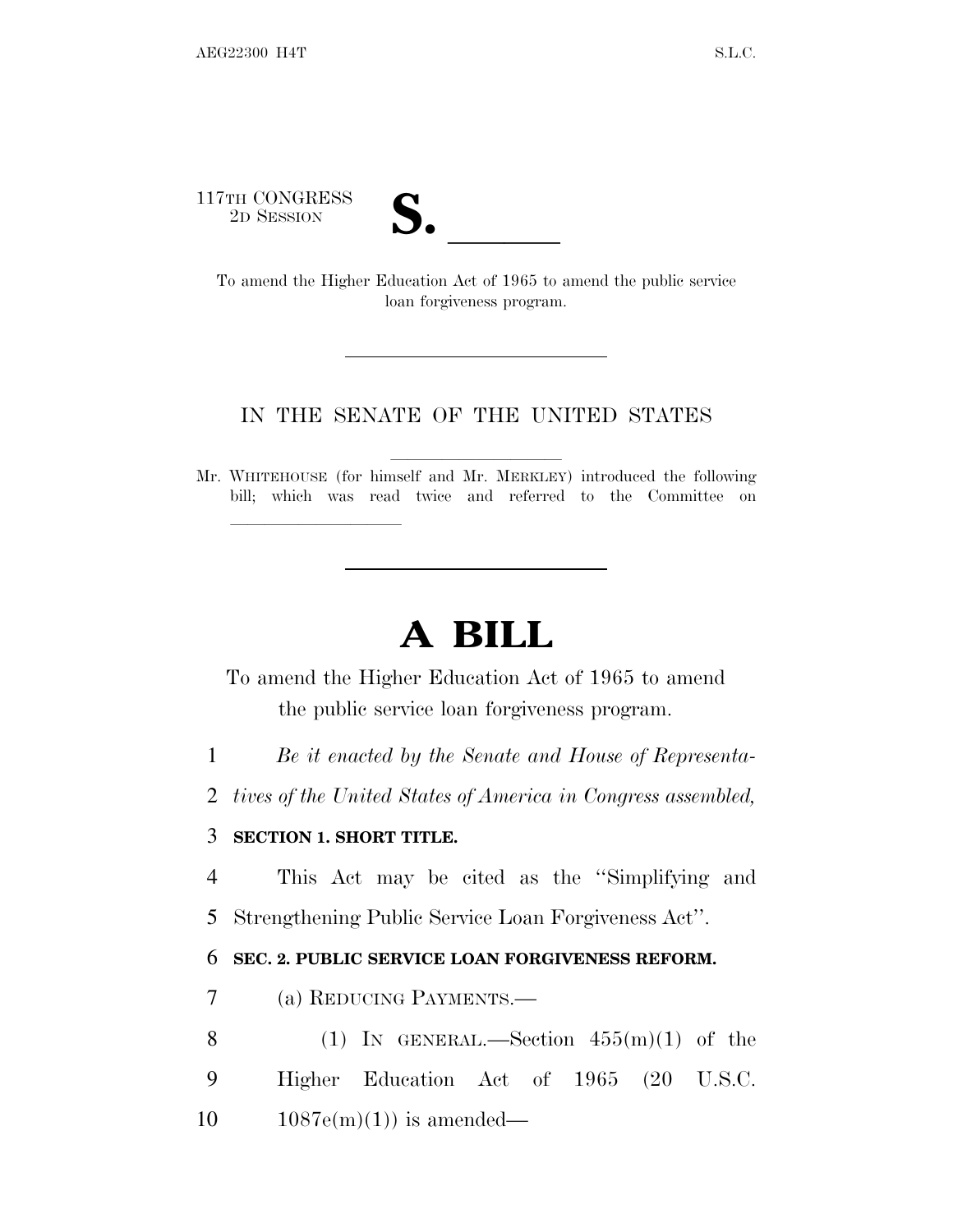| $\mathbf{1}$   | $(A)$ in subparagraph $(A)$ , by striking                   |
|----------------|-------------------------------------------------------------|
| $\overline{2}$ | " $120$ " and inserting " $60$ "; and                       |
| 3              | $(B)$ in subparagraph $(B)(ii)$ , by striking               |
| $\overline{4}$ | " $120$ " and inserting " $60$ ".                           |
| 5              | (2) EFFECTIVE DATE.—The amendments made                     |
| 6              | by paragraph (1) shall apply with respect to any eli-       |
| 7              | gible Federal Direct Loan which is in repayment             |
| 8              | status on or after the date of enactment of this Act.       |
| 9              | MAKING WAIVERS PERMANENT.-Section<br>(b)                    |
| 10             | $455(m)$ of the Higher Education Act of 1965 (20 U.S.C.     |
| 11             | $1087e(m)$ ) is amended by adding at the end the following: |
| 12             | "(5) COUNTING PRIOR PAYMENTS; SIMPLIFYING                   |
| 13             | PROGRAM.—Notwithstanding paragraph (1), in car-             |
| 14             | rying out this section, the Secretary shall comply          |
| 15             | with the following:                                         |
| 16             | "(A) The Secretary shall consider as a                      |
| 17             | monthly payment under this subsection, any                  |
| 18             | monthly payment made while the borrower was                 |
| 19             | employed in a public service job on a loan                  |
| 20             | made, insured, or guaranteed under this title               |
| 21             | before, on, or after the date of enactment of               |
| 22             | this paragraph pursuant to any repayment plan               |
| 23             | authorized under this Act.                                  |
| 24             | "(B) The Secretary shall consider as a                      |
| 25             | monthly payment under this subsection, a pay-               |